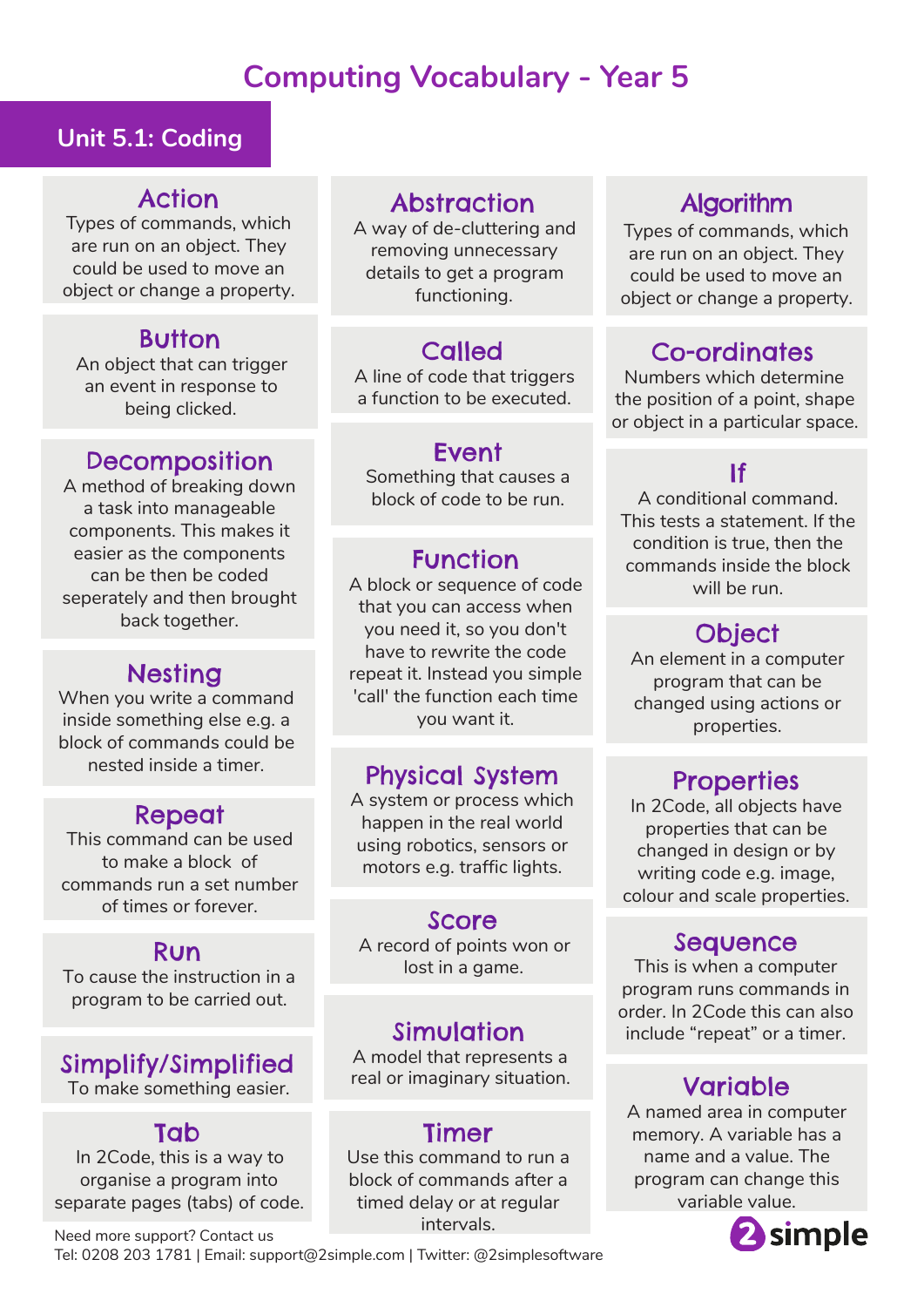## **Unit 5.2: Online Safety**

## Online safety

Refers to staying safe when having a presence online.

Reputable Having a good reputation.

#### Smart rules

A set of rules based around the word SMART designed to help you stay safe when online.

## Encryption

The process of converting information or data into a code, especially to prevent unauthorized access.

## Password

A string of characters that allows access to a computer system or service.

## Identity theft

The practice of using another person's name and personal information in order to obtain credit, loans, etc.

#### Shared image

A picture that is shared online for other people to see.

#### Plagiarism

The practice of taking someone else's work or ideas and passing them off as one's own.

## Reference

A mention of a source of information in a book or article including online.

#### Bibliography

A list of all the books and articles used in a piece of work.

## **Citations**

A quotation from or reference to a book, paper, or author, especially in an academic work.

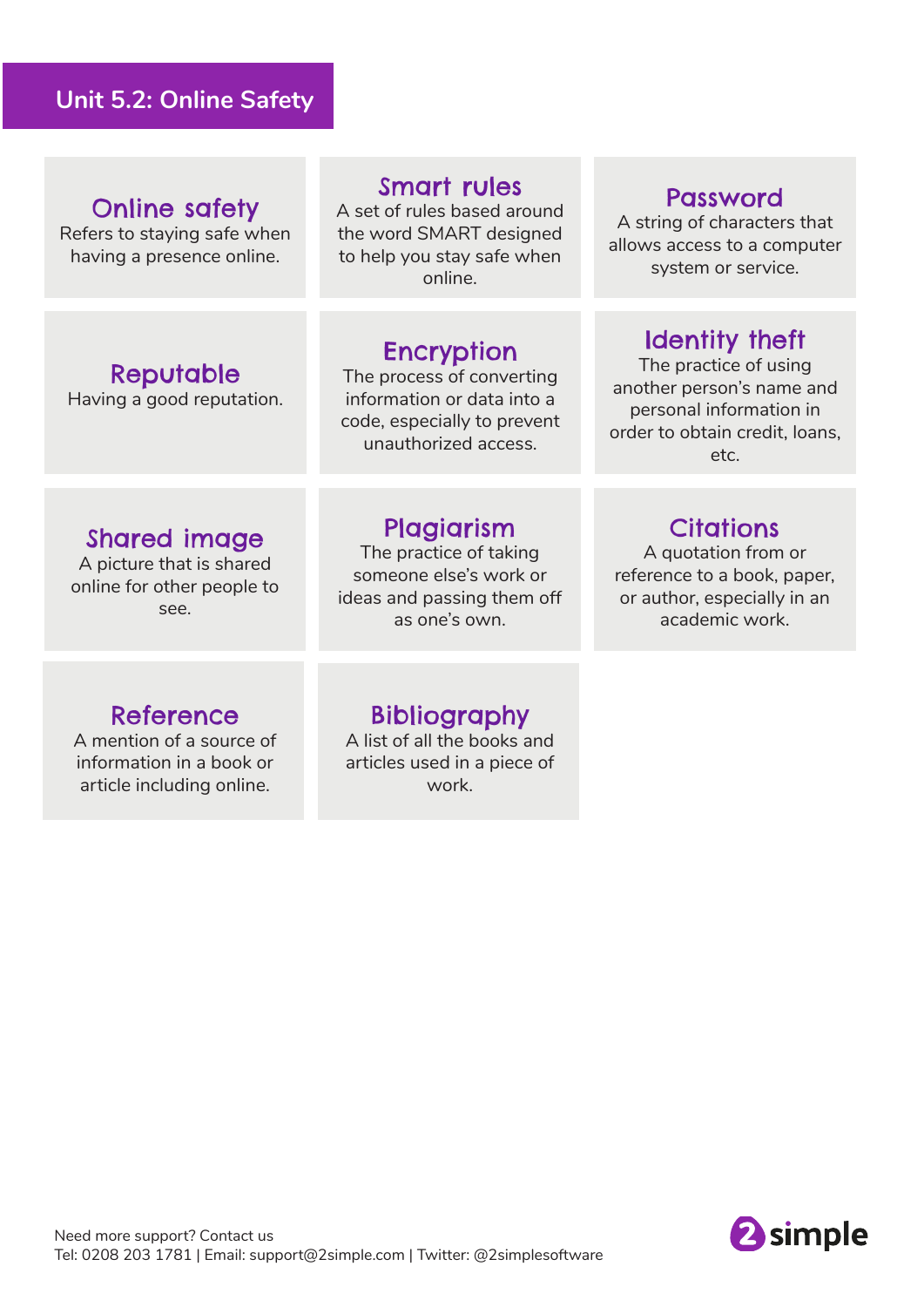#### **Unit 5.3: Spreadsheets**

#### Average

A feature that allows a user to find the average values of selected cells.

## Advance mode

A mode of 2Calculate in which the cells have references and can include formulae.

## Copy and Paste

A way to copy information from the screen into the computer's memory and paste it elsewhere without re-typing.

## Columns

Vertical reference points for the cells in a spreadsheet.

#### Cells

An individual section of a spreadsheet grid. It contains data or calculations.

## **Charts**

Use this button to create a variety of graph types for the data in the spreadsheet.

## Equals tool

Tests whether the entered calculation in the cells to the left of the tool has the correct answer in the cell to the right of the tool.

## Move cell tool

This tool makes a cell's contents moveable by drag and-drop methods.

Spin Tool Adds or subtracts 1 from the value of the cell to its right.

## Formula

Use the formula wizard or type into the formula bar to create a formula in a cell, this will calculate the value for the cells based upon the value of other cells in the spreadsheet.

#### Random tool

Click to give a random value between 0 and 9 to the cell.

## Spreadsheet

A computer program that represents information in a grid of rows and columns. Any cell in the grid may contain either data or a formula that describes the value to be inserted based on the values in other cells.

#### Formula Wizard

The wizard guides you in creating a variety of formulae for a cell such as calculations, totals, averages, minimum and maximum for the selected cells.

#### Rows

Vertical reference points for the cells in a spreadsheet.

#### Timer

When placed in the spreadsheet, click the timer to adds 1 to the value of the cell to its right every second until it is clicked again.

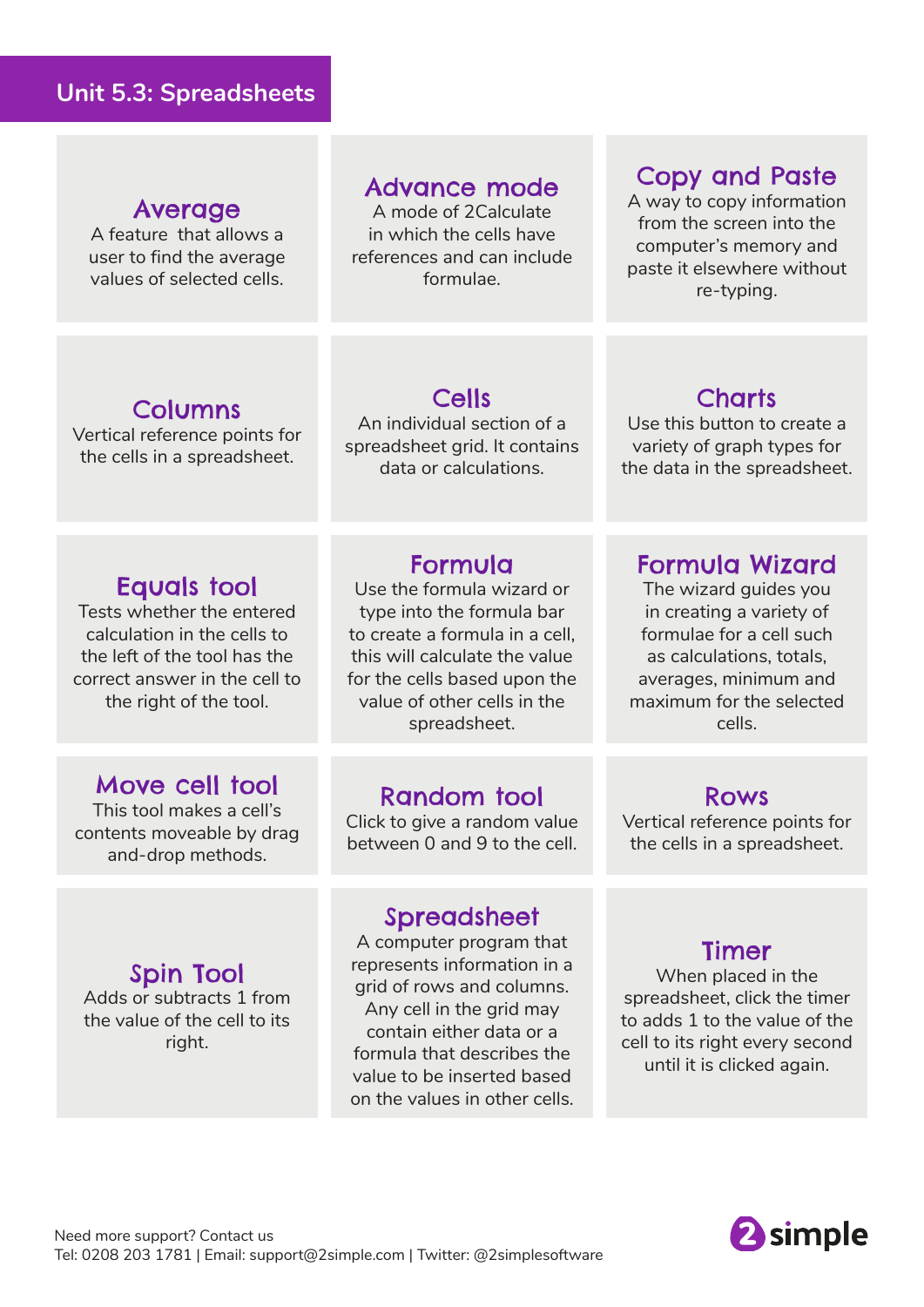#### **Unit 5.4: Databases**

## Avatar

An icon or figure representing a person in a video game, Internet forum, etc.

#### **Charts**

Representing information in a pictorial form.

## Binary tree (branching database)

A way to sort information by dividing the information into groups based upon questions with yes or no answers.

## Collaborative

Produced by, or involving, two or more parties working together.

#### Data

Facts and statistics collected together for information.

#### **Database**

A set of data that can be held in a computer in a format that can be searched and sorted for information.

## Sort, Group and Arrange

Different ways to sort information in a database so it is easy to read, understand and interpret.

Find Search for information in a database.

#### Record

A collection of data about one item entered into a database.

## Statistics and reports

To produce information about data in a database.

#### **Table**

Sorting information into rows and columns.

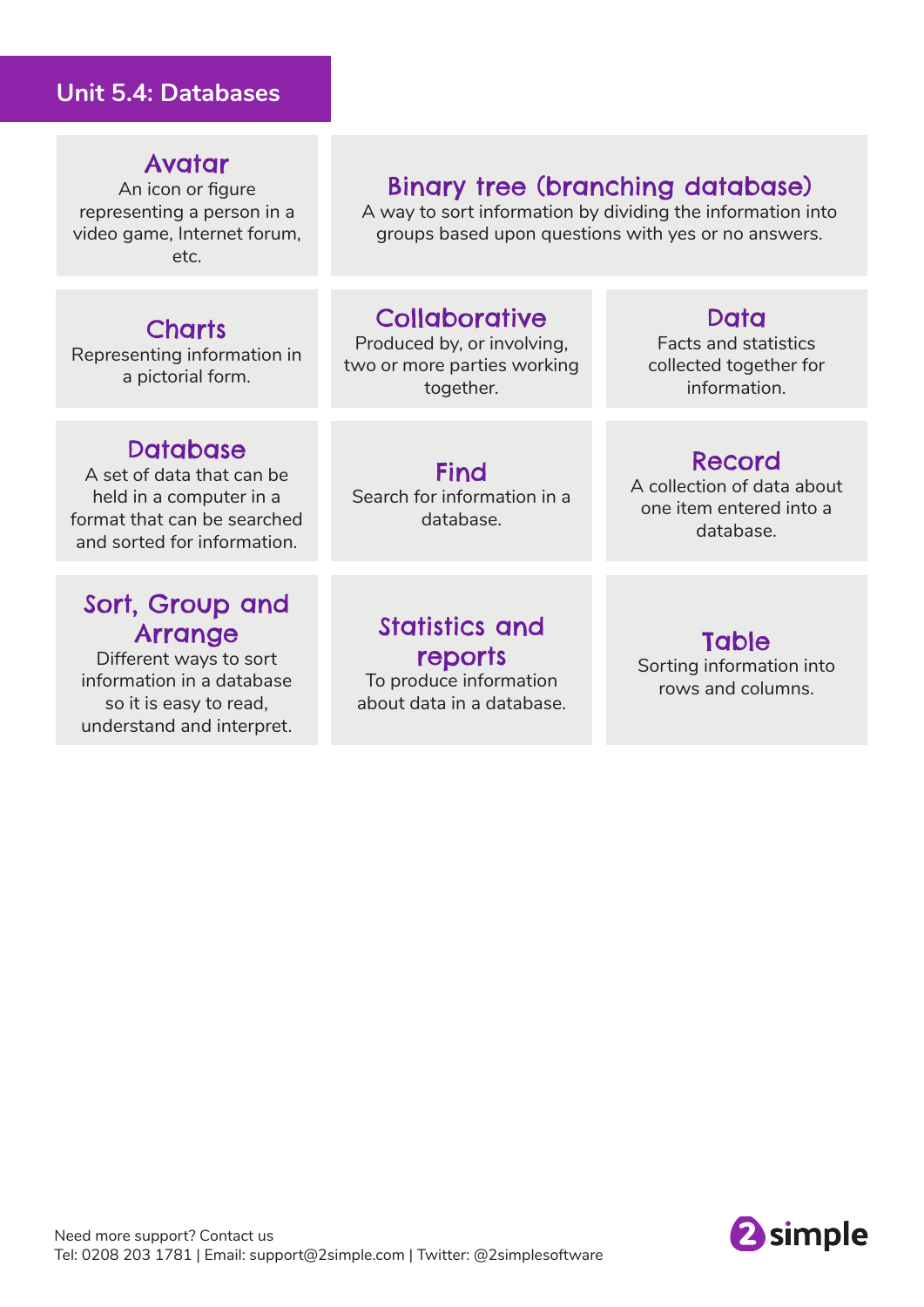#### **Unit 5.5: Game Creator**

## Animation

Creating an illusion of movement.

## **Evaluation**

The making of a judgement about the value of something.

#### Computer game

A game played using a computer, typically a video game.

#### Image

In this case, a picture displayed on the computer screen.

#### **Customise**

Modify (something) to suit an individual or task.

#### **Instructions**

Detailed information about how something should be done or operated.

#### **Interactive**

Responding to a user's input on a computer or device.

#### Screenshot

An image of the data displayed on the screen of a computer or mobile device.

#### **Perspective**

Representing three-dimensional objects on a twodimensional surface to give the right impression of their height, width, depth, and position in relation to each other.

#### **Texture**

High frequency detail or colour information on a computer-generated graphic.

#### **Playability**

A measure of either the ease by which a video game may be played, or of the overall quality of its gameplay.

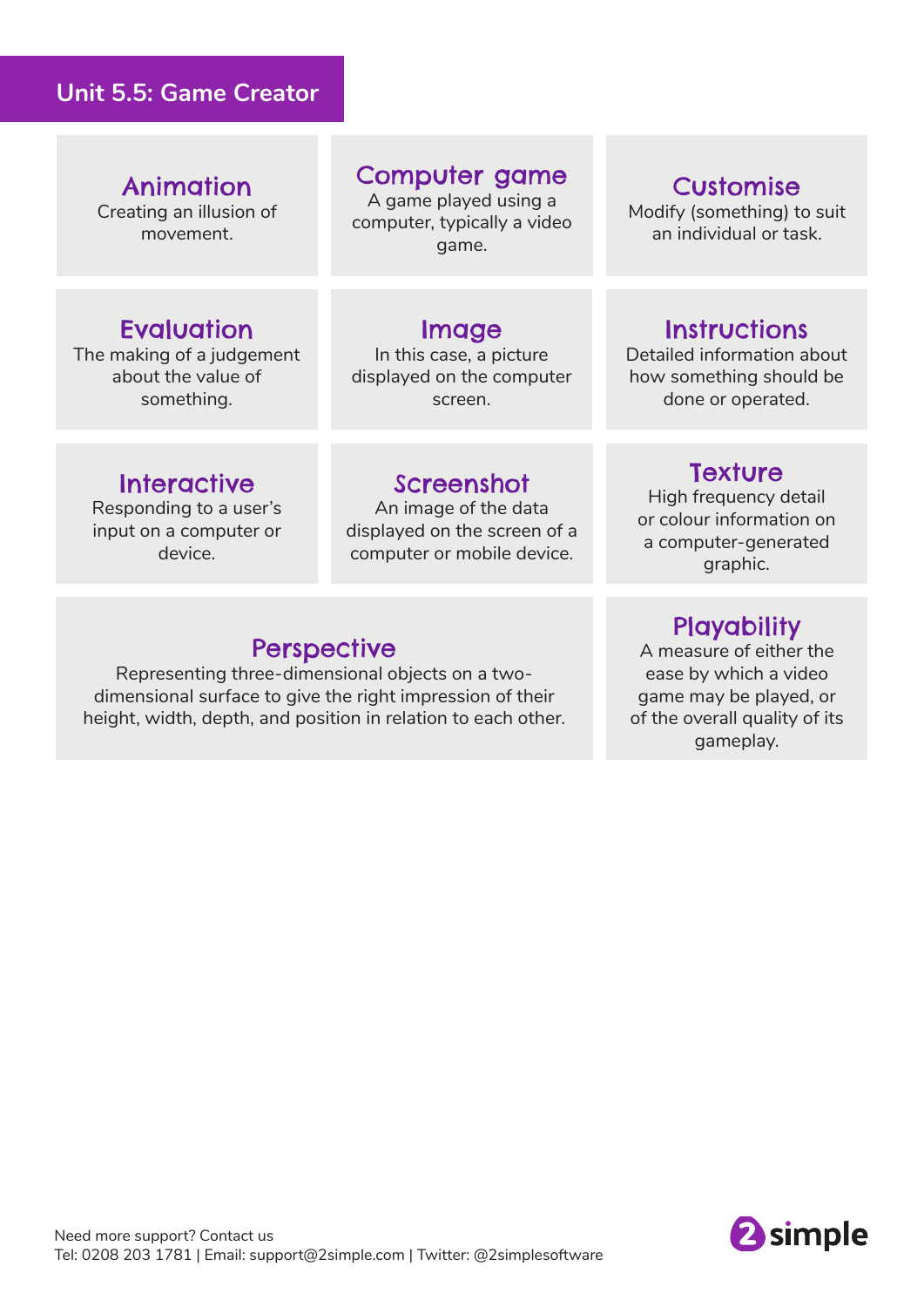#### **Unit 5.6: 3D Modelling**

#### **CAD**

Computer aided Design – A CAD computer program or app allows you to design a 3D object or environment in 2D and visualise it in 3D on the screen from many angles.

Modelling

The activity of making models.

#### Viewpoint

A person's opinion or physical point of view.

**Net** A pattern that you can cut and fold to make a model of a solid shape.

#### 2D

Something that has only two dimensions; height and width.

**Points** An exact position or location on a 2Dsurface.

## **Template**

Something that serves as a model for others to copy.

#### 3D

Something that has three dimensions; height, width and depth.

## Polygon

An object with at least three straight sides and angles, and typically five or more.

## 3D Printing

The action or process of making a physical object from a three-dimensional digital model, typically by laying down many thin layers of a material in succession.

#### **Unit 5.7: Effective Searching**

#### Audience

People giving attention to something.

## Concept Map

A tool for organising and representing knowledge. They form a web of ideas which are all interconnected.

# **Collaboratively**

Something that is produced by, or involves, two or more parties working together.

**Concept** 

An idea.

## Connection

A relationship or link between two nodes or ideas.

Idea An opinion or belief.

**Node** 

A way to represent concepts or ideas.

**Thought** An idea or opinion produced by thinking or occurring suddenly in the mind.

Visual A picture, piece of film or display used to illustrate or accompany something.